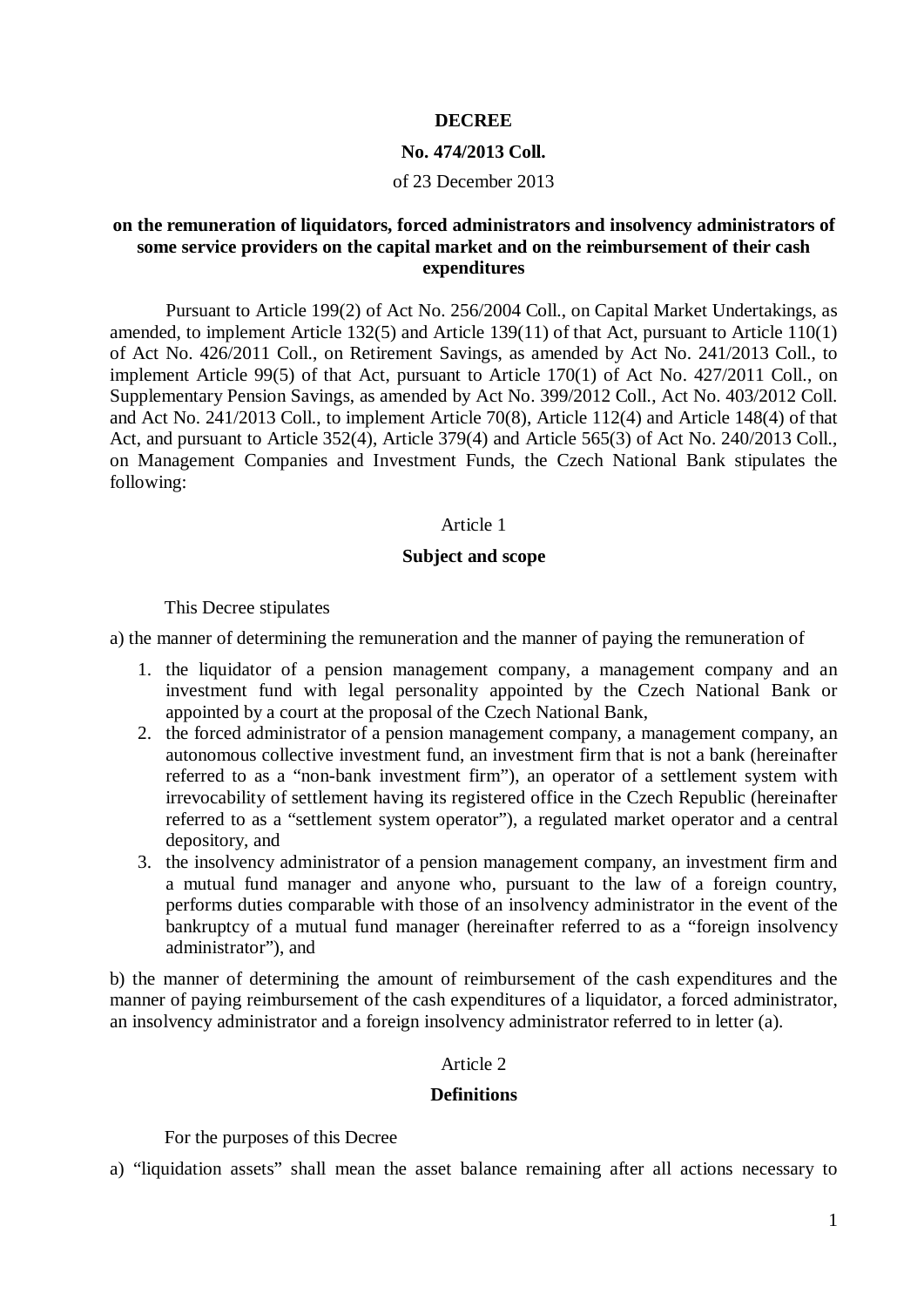execute liquidation have been performed and before the liquidator's remuneration has been settled, and

b) "realised assets" shall mean

1. in the case of a mutual fund or a trust fund, the value of its realised assets after all liabilities have been settled and before the units have been paid out to the unit-holders, or

2. In the case of a participation pension fund, the value of its realised assets after all liabilities have been settled and before the participant's funds have been transferred to a pension management company other than the one that managed the participation fund and is in liquidation or bankruptcy, or before benefits have been paid to participants that are entitled to them.

### Article 3

## **Determination of the remuneration of a liquidator**

(1) The base for determining the amount of remuneration of a liquidator of a pension management company, a management company or an investment fund with legal personality for executing liquidation (hereinafter referred to as the "base") shall be the value of the liquidation assets.

(2) If, as of the date of entry into liquidation, the pension management company or management company manages pension funds, a participation fund, a mutual fund or a trust fund and those funds are being transferred to another pension management company or management company for management, the base shall be increased by one tenth of

a) the own fund capital of all managed pension funds and participation funds that the liquidator has transferred to the other pension management company, or

b) the fund capital of all managed mutual funds or trust funds that the liquidator has transferred to the other management company.

(3) If, as of the date of entry into liquidation, the pension management company or management company manages at least one participation fund, mutual fund or trust fund and those funds are being wound up with liquidation, the base shall be increased by the realised assets in all the participation funds, mutual funds or trust funds that are being wound up.

(4) The liquidator shall be entitled to remuneration of

a) CZK 50,000 plus 1% of the base if the base is less than or equal to CZK 10,000,000,

b) CZK 150,000 plus 0.3% of the difference between the base and CZK 10,000,000 if the base is less than or equal to CZK 100,000,000,

c) CZK 420,000 plus 0.07% of the difference between the base and CZK 100,000,000 if the base is less than or equal to CZK  $1,000,000,000,$ 

d) CZK 1,050,000 plus 0.01% of the difference between the base and CZK 1,000,000,000 if the base is less than or equal to CZK 10,000,000,000, or

e) CZK 1,950,000 plus 0.001% of the difference between the base and CZK 10,000,000,000 if the base is greater than CZK 10,000,000,000.

(5) The total remuneration of the liquidator pursuant to paragraph 4 shall not exceed CZK 6,000,000. If the liquidation assets are not sufficient to remunerate the liquidator of the pension management company, management company or investment fund with legal personality in full or in part, the state shall pay the liquidator the said remuneration that cannot be paid from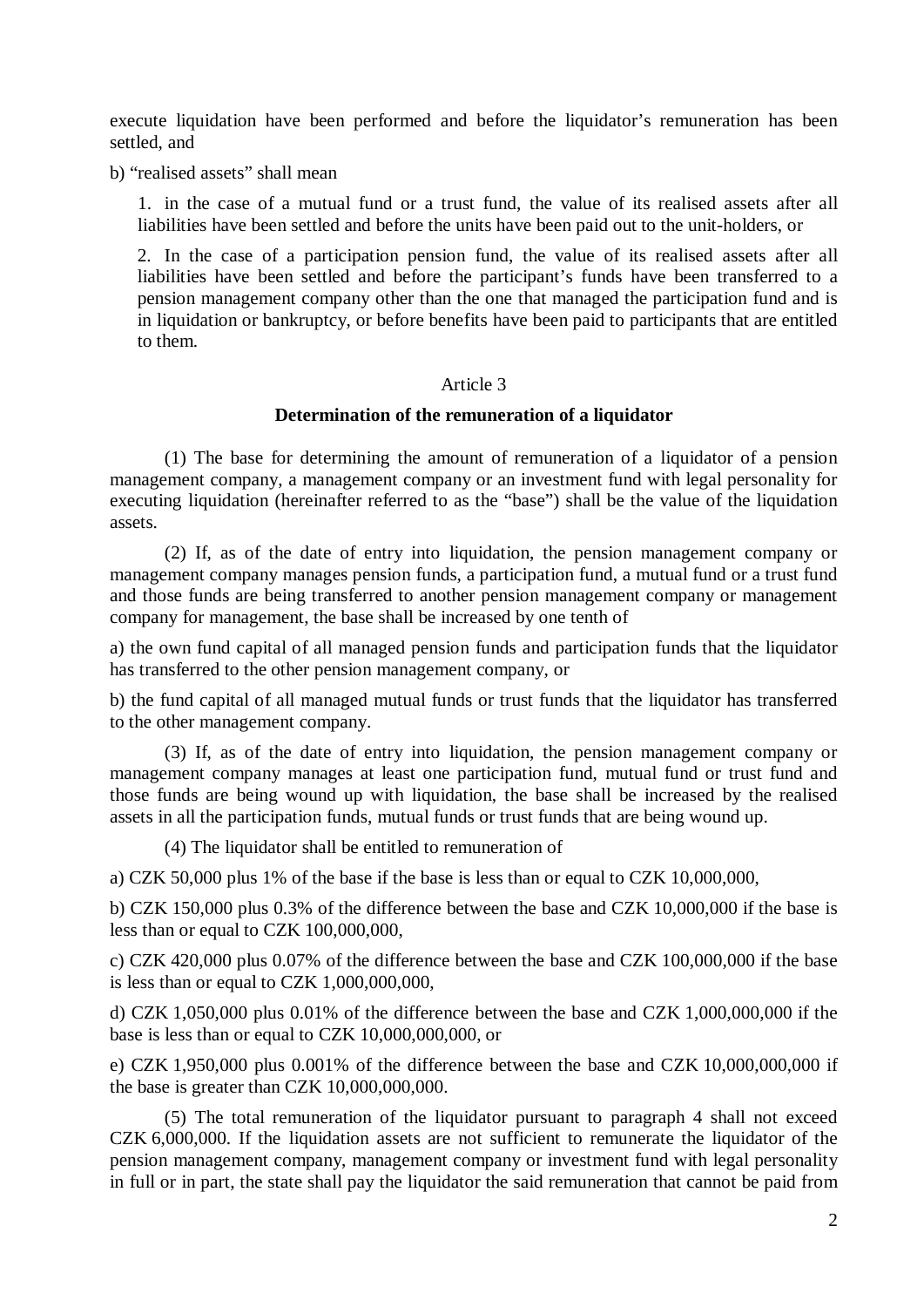the liquidation assets, subject to a maximum amount of CZK 150,000, for the entire period of liquidation for which the liquidator did not receive remuneration due to insufficient assets.

(6) For the purposes of determining the base pursuant to paragraph 2, the most recent known values of the own fund capital of the pension fund and the participation fund, the fund capital of the mutual fund or the fund capital of the trust fund before the pension management company or management company went into liquidation shall be used.

(7) If the liquidation ends before the value of the liquidation assets has been ascertained, the liquidator shall be entitled to remuneration of CZK 25,000. Where the liquidator has carried out actions referred to in paragraphs 2 or 3, this remuneration shall be increased in accordance with the procedure laid down in paragraphs 2–6 mutatis mutandis.

#### Article 4

#### **Payment of the remuneration of a liquidator**

(1) The remuneration due to a liquidator shall be payable within 30 days of the date of deletion of the pension management company, management company or investment fund with legal personality from the Commercial Register.

(2) If more than one liquidator contributed in turn to the liquidation of the pension management company, management company or investment fund with legal personality, each of them shall be entitled to a share in the remuneration pursuant to Article [3](aspi://module=) corresponding to the duration and difficulty of their work, the number and size of the funds transferred, and the degree and extent of realisation of the assets realised by the liquidator concerned.

(3) For the purposes of determining the amount of remuneration, the liquidator shall provide the Czech National Bank with the following no later than 30 days before the general meeting that is to decide on the motion to distribute the liquidation balance, or 30 days before the filing of the motion for deletion from the Commercial Register if a general meeting cannot take place:

a) information on the proposed amount of remuneration of the liquidator,

b) information on the amount of liquidation assets,

c) information on the transfer of the managed pension funds, participation fund, mutual fund or trust fund to another pension management company or management company,

d) information on the value of realised assets in participation funds, mutual funds or trust funds,

e) current information on the balance of monetary funds of the pension management company, management company or investment fund with legal personality, and

f) current information on the balance of monetary funds of the participation funds, mutual funds or trust funds that are being wound up.

(4) Paragraphs 2 and 3 shall apply mutatis mutandis to the payment of remuneration pursuant to Article 3(7). The remuneration due to the liquidator shall be payable within 30 days of the decision on the bankruptcy of the pension management company, management company or investment fund with legal personality. If the bankruptcy petition was dismissed due to a lack of assets, paragraph 1 shall apply mutatis mutandis.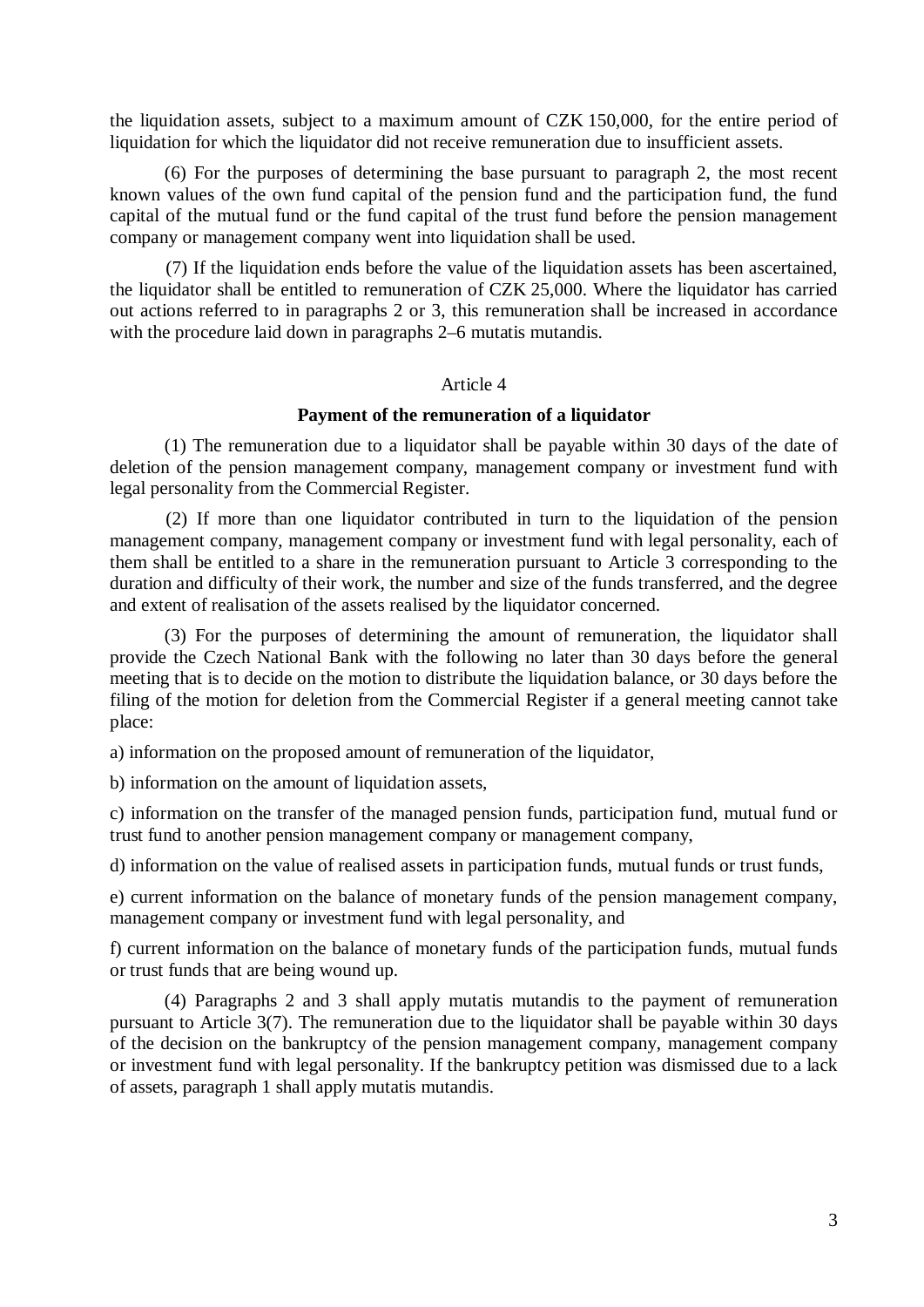## Article 5

## **Determination of the remuneration of a forced administrator of a pension management company, a management company or an autonomous collective investment fund**

(1) The forced administrator of a pension management company, a management company or an autonomous collective investment fund shall be entitled to monthly remuneration of

a) CZK 50,000 if the own capital of the pension management company or management company or the fund capital of the autonomous collective investment fund is less than CZK 10,000,000,

b) CZK 75,000 if the own capital of the pension management company or management company or the fund capital of the autonomous collective investment fund is equal to or greater than CZK 10,000,000 but less than CZK 100,000,000,

c) CZK 100,000 if the own capital of the pension management company or management company or the fund capital of the autonomous collective investment fund is equal to or greater than CZK 100,000,000 but less than CZK 1,000,000,000,

d) CZK 125,000 if the own capital of the pension management company or management company or the fund capital of the autonomous collective investment fund is equal to or greater than CZK 1,000,000,000 but less than CZK 10,000,000,000, or

e) CZK 150,000 if the own capital of the pension management company or management company or the fund capital of the autonomous collective investment fund is equal to or greater than CZK 10,000,000,000.

(2) If the pension management company or management company manages pension funds, a participation fund or an investment fund, the value of the own capital of the pension management company or management company shall, for the purposes of determining the amount of remuneration pursuant to paragraph 1, be increased by the value of the own fund capital or fund capital of all the pension funds, participation funds or investment funds it manages.

(3) If the assets of the pension management company, management company or autonomous collective investment fund are not sufficient to remunerate the forced administrator of the pension management company, management company or autonomous collective investment fund in full or in part, the state shall pay the forced administrator the said remuneration that cannot be paid from its assets, subject to a maximum amount of CZK 300,000, for the entire period of forced administration for which the forced administrator did not receive remuneration due to insufficient assets.

(4) For the purposes of determining the amount of remuneration pursuant to paragraphs 1 and 2, the most recent known values of the following shall be used:

a) the own capital of the pension management company or management company before the Czech National Bank decided to impose forced administration on them,

b) the fund capital of the autonomous collective investment fund before the Czech National Bank decided to impose forced administration on it, and

c) the own fund capital of the managed pension fund and participation fund or the fund capital of the managed investment fund before the Czech National Bank decided to impose forced administration on the pension management company or management company.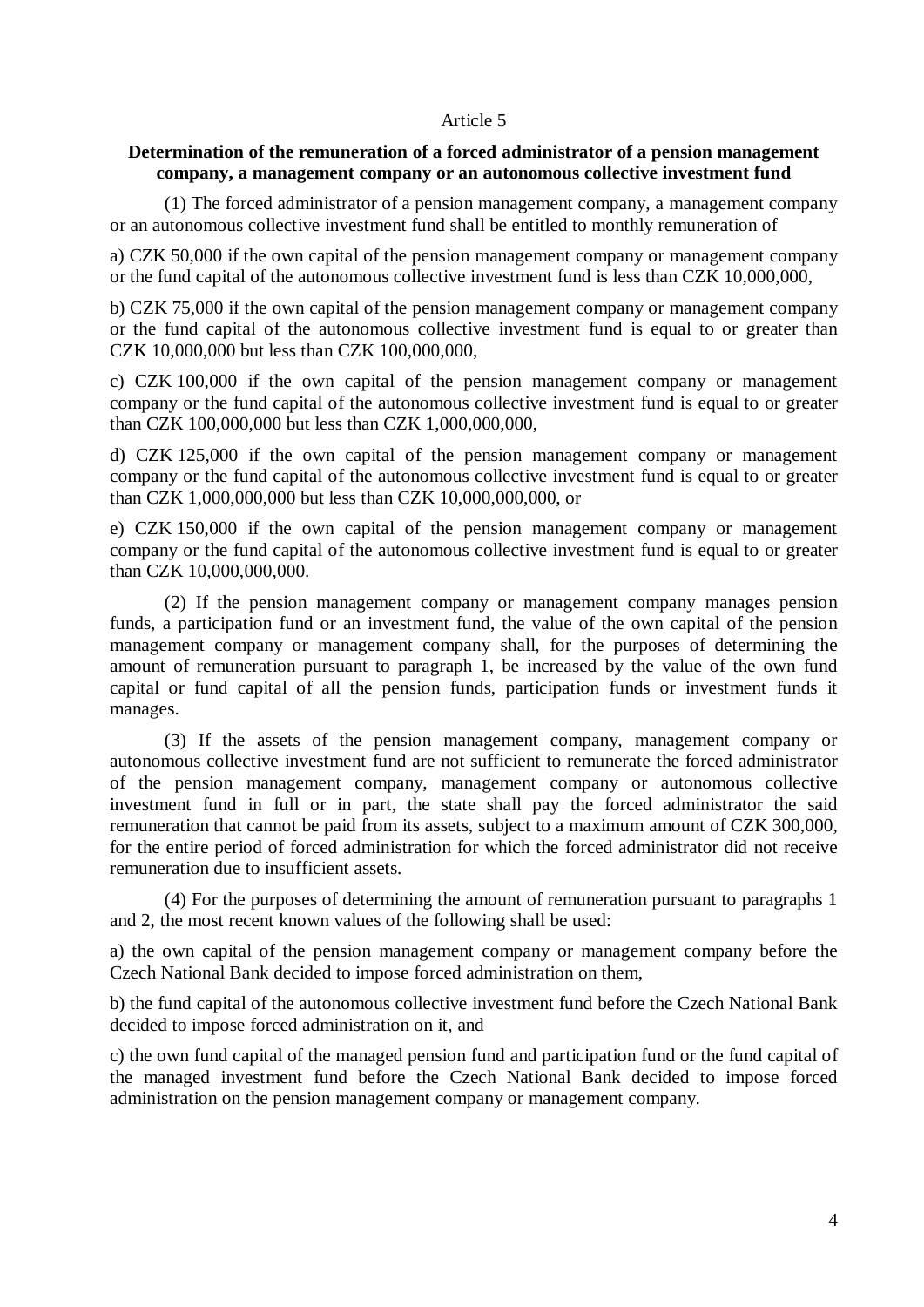## Article 6

# **Determination of the remuneration of a forced administrator of a non-bank investment firm**

(1) The forced administrator of a non-bank investment firm shall be entitled to monthly remuneration of

a) CZK 50,000 if the own capital of the non-bank investment firm is less than CZK 10,000,000,

b) CZK 75,000 if the own capital of the non-bank investment firm is equal to or greater than CZK 10,000,000 but less than CZK 100,000,000,

c) CZK 100,000 if the own capital of the non-bank investment firm is equal to or greater than CZK 100,000,000 but less than CZK 1,000,000,000,

d) CZK 125,000 if the own capital of the non-bank investment firm is equal to or greater than CZK 1,000,000,000 but less than CZK 10,000,000,000, or

f) CZK 150,000 if the own capital of the non-bank investment firm is equal to or greater than CZK 10,000,000,000.

(2) For the purposes of determining the amount of remuneration pursuant to paragraph 1, the value of the own capital of the non-bank investment firm shall be increased by the value of the assets of the client<sup>[1](#page-4-0))</sup> recorded in the accounts of the non-bank investment firm.

(3) If the assets of the non-bank investment firm are not sufficient to remunerate the forced administrator of the non-bank investment firm in full or in part, the state shall pay the forced administrator the said remuneration that cannot be paid from its assets, subject to a maximum amount of CZK 300,000, for the entire period of forced administratorship for which the forced administrator did not receive remuneration due to insufficient assets.

(4) For the purposes of determining the amount of remuneration pursuant to paragraphs 1 and 2, the most recent known values of the following shall be used:

a) the own capital of the non-bank investment firm before the Czech National Bank decided to impose forced administration on it, and

b) the assets of the client recorded in the accounts of the investment firm before the Czech National Bank decided to impose forced administration on it.

# Article 7

# **Determination of the remuneration of a forced administrator of a settlement system operator, a regulated market operator or a central depository**

(1) The forced administrator of a settlement system operator, a regulated market operator or a central depository shall be entitled to monthly remuneration of

a) CZK 75,000 if the own capital of the settlement system operator, regulated market operator or central depository is less than CZK 50,000,000,

b) CZK 100,000 if the own capital of the settlement system operator, regulated market operator or central depository is equal to or greater than CZK 50,000,000 but less than CZK 100,000,000, or

b) CZK 125,000 if the own capital of the settlement system operator, regulated market operator

<span id="page-4-0"></span><sup>&</sup>lt;sup>1)</sup> Article 128(12) of Act No. 256/2004 Coll., on Capital Market Undertakings, as amended by Act No. 230/2008 Coll.  $\overline{a}$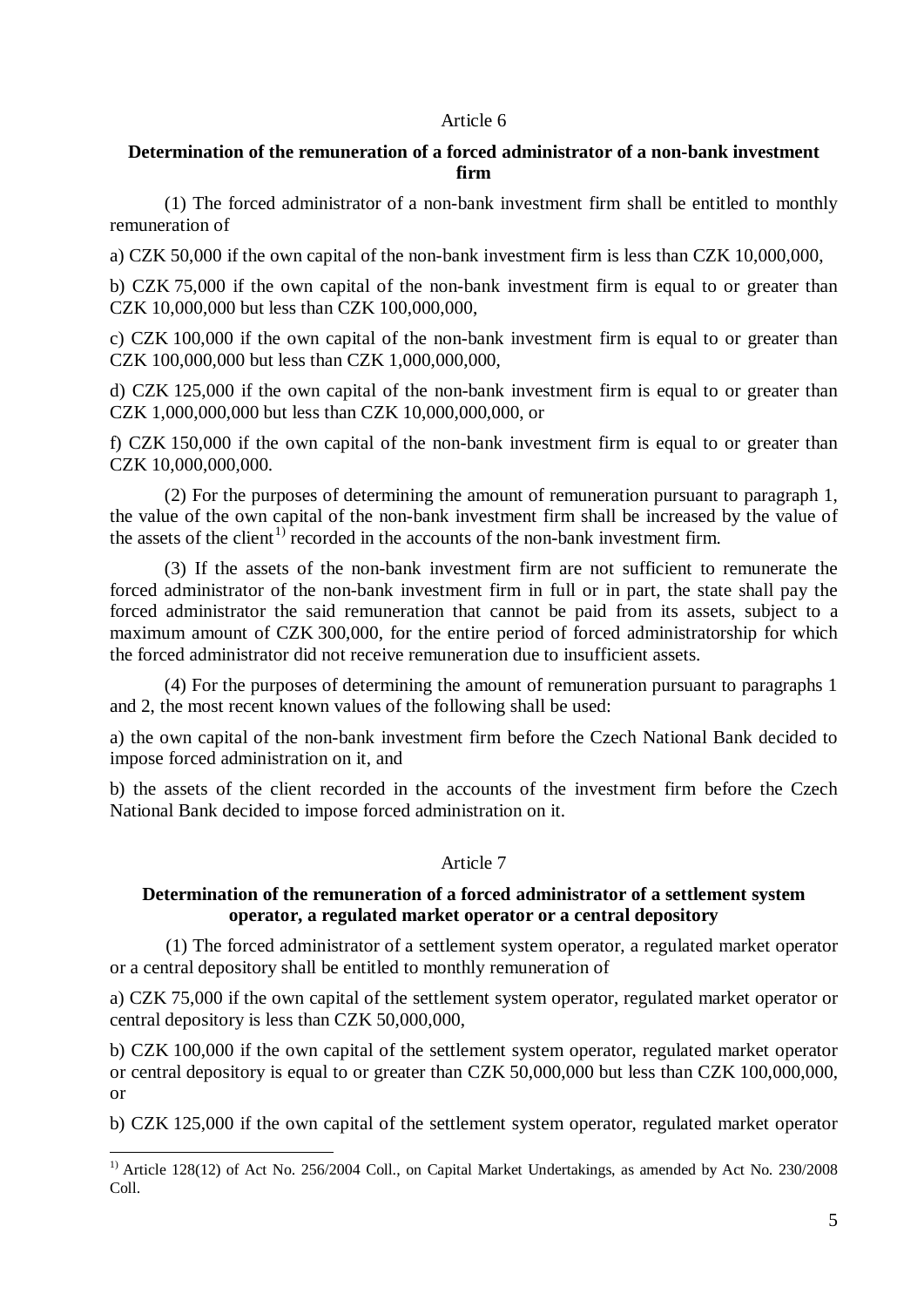or central depository is equal to or greater than CZK 100,000,000.

(2) If the assets of the settlement system operator, regulated market operator or central depository are not sufficient to remunerate the forced administrator of the settlement system operator, regulated market operator or central depository in full or in part, the state shall pay the forced administrator the said remuneration that cannot be paid from its assets, subject to a maximum amount of CZK 300,000, for the entire period of forced administratorship for which the forced administrator did not receive remuneration due to insufficient assets.

(3) For the purposes of determining the amount of remuneration pursuant to paragraph 1, the most recent known values of the own capital of the settlement system operator, regulated market operator or central depository before the Czech National Bank decided to impose forced administration on them shall be used.

### Article 8

## **Payment of the remuneration of a forced administrator**

(1) The remuneration of a forced administrator of a pension management company, a management company, an autonomous collective investment fund, a non-bank investment firm, a settlement system operator, a regulated market operator or a central depository shall be payable retroactively for the calendar month by the end of the following calendar month.

(2) If the forced administrator of a pension management company, a management company, an autonomous collective investment fund, a non-bank investment firm, a settlement system operator, a regulated market operator or a central depository ended its work in the course of a calendar month, it shall be entitled to pro rata remuneration for that month corresponding to the ratio of the number of working days during which it performed its duties to the total number of working days in the calendar month in which it ended its work.

(3) In the cases referred to in Article 5(3), Article 6(3) and Article 7(2), the remuneration shall be payable by the end of the calendar month immediately following the month in which the forced administrator ended its work.

## Article 9

# **Determination of the remuneration of an insolvency administrator of a pension management company or a mutual fund manager or of a foreign insolvency administrator of a mutual fund manager**

(1) If, as of the date of declaration of bankruptcy, the pension management company or mutual fund manager manages pension funds, a participation fund or a mutual fund and those funds are being transferred to another pension management company or manager for management, the base for determining the amount of remuneration shall be one tenth of

a) the own fund capital of all managed pension funds and participation funds that the insolvency administrators has transferred to the other pension management company, or

b) the fund capital of all managed mutual funds that the insolvency administrator or foreign insolvency administrator has transferred to the other manager.

(2) If the insolvency administrator or foreign insolvency administrator is going to realise the assets in the participation fund or mutual fund, the base for determining the amount of remuneration due to the insolvency administrator or foreign insolvency administrator shall be the realised assets of that participation fund or mutual fund.

(3) The insolvency administrator or foreign insolvency administrator shall be entitled to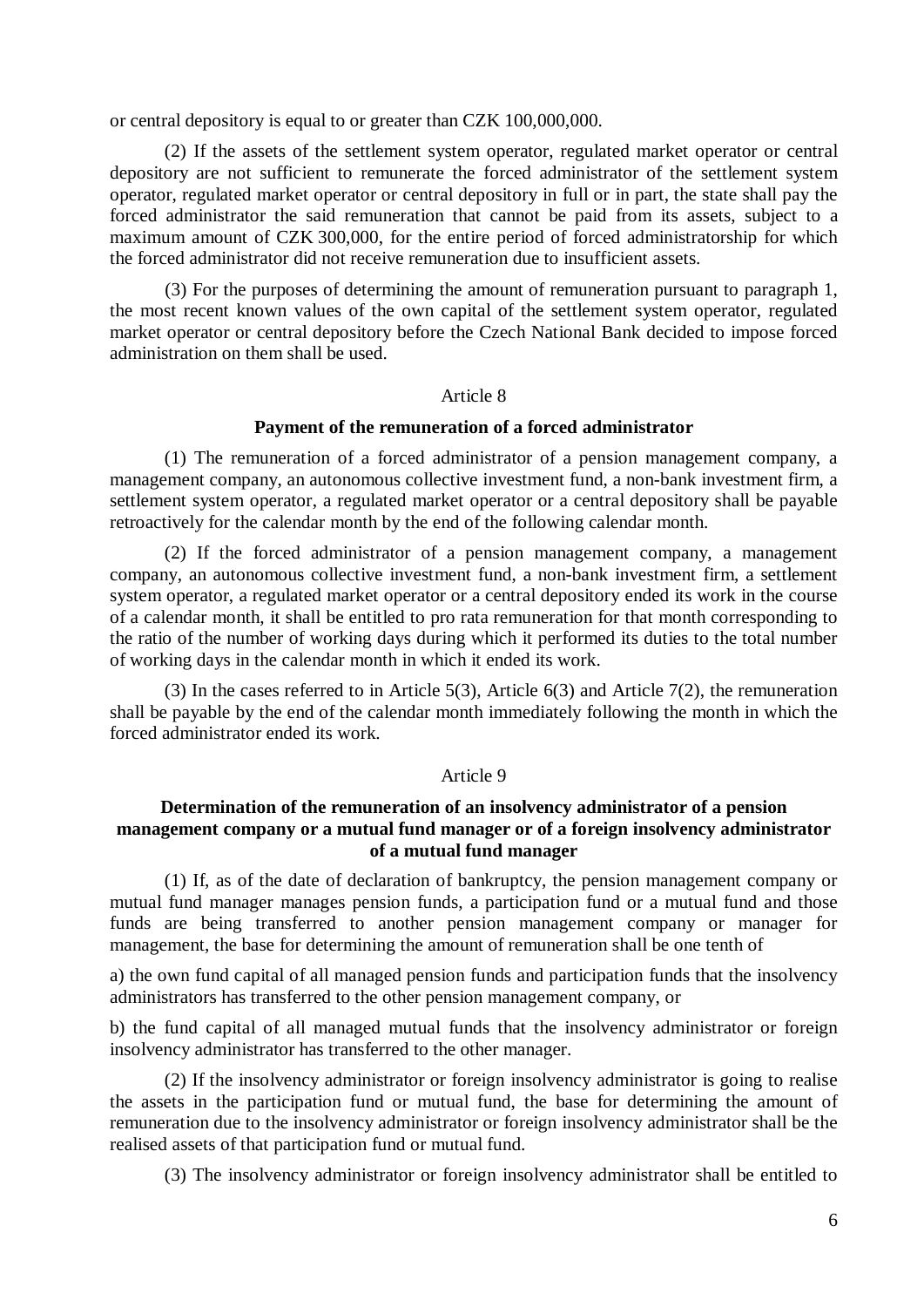remuneration of

 $\overline{a}$ 

a) CZK 50,000 plus 1% of the base if the base is less than or equal to CZK 10,000,000,

b) CZK 150,000 plus 0.3% of the difference between the base and CZK 10,000,000 if the base is less than or equal to CZK 100,000,000,

c) CZK 420,000 plus 0.07% of the difference between the base and CZK 100,000,000 if the base is less than or equal to CZK  $1,000,000,000$ ,

d) CZK 1,050,000 plus 0.01% of the difference between the base and CZK 1,000,000,000 if the base is less than or equal to CZK 10,000,000,000, or

e) CZK 1,950,000 plus 0.001% of the difference between the base and CZK 10,000,000,000 if the base is greater than CZK 10,000,000,000.

(4) The total remuneration of the insolvency administrator or foreign insolvency administrator pursuant to paragraph 3 shall not exceed CZK 6,000,000. If the assets of the pension management company or mutual fund manager are not sufficient to remunerate the insolvency administrator of the pension management company or mutual fund manager or the foreign insolvency administrator of the mutual fund manager in full or in part, the state shall pay the insolvency administrator or foreign insolvency administrator the said remuneration that cannot be paid from the assets, subject to a maximum amount of CZK 150,000.

(5) For the purposes of determining the amount of remuneration pursuant to paragraph 1, the most recent known values of the own fund capital of the pension fund and the participation fund or the fund capital of the mutual fund before the pension management company or mutual fund manager was declared bankrupt shall be used.

(6) If the insolvency proceedings end before the amount of realised assets of the participation fund or mutual fund has been ascertained, the insolvency administrator or foreign insolvency administrator shall be entitled to remuneration of CZK 25,000; this shall be without prejudice to paragraph 1.

### Article 10

# **Payment of the remuneration of an insolvency administrator of a pension management company or a mutual fund manager or of a foreign insolvency administrator of a mutual fund manager**

(1) The remuneration due to an insolvency administrator of a pension management company or a mutual fund manager or to a foreign insolvency administrator of a mutual fund manager shall be payable by the end of the calendar month immediately following the month in which the work of the insolvency administrator or foreign insolvency administrator pursuant to the Act on Retirement Savings, the Act on Supplementary Pension Savings or the Act on Management Companies and Investment Funds<sup> $2$ )</sup> ended.

(2) If more than one insolvency administrator or foreign insolvency administrator contributed in turn to work pursuant to the Act on Retirement Savings, the Act on Supplementary Pension Savings or the Act on Management Companies and Investment Funds, $^{2)}$  each of them shall be entitled to a share in the remuneration pursuant to Article 9 corresponding to the duration and difficulty of their work, the number and size of the funds transferred, and the degree and

<span id="page-6-0"></span><sup>&</sup>lt;sup>2)</sup> Article 99(5) of Act No. 426/2011 Coll., on Retirement Savings, as amended by Act No. 241/2013 Coll.

Article 112(4) of Act No. 427/2011 Coll., on Supplementary Pension Savings, as amended by Act No. 241/2013 Coll.

Article 379(1) of Act No. 240/2013 Coll., on Management Companies and Investment Funds.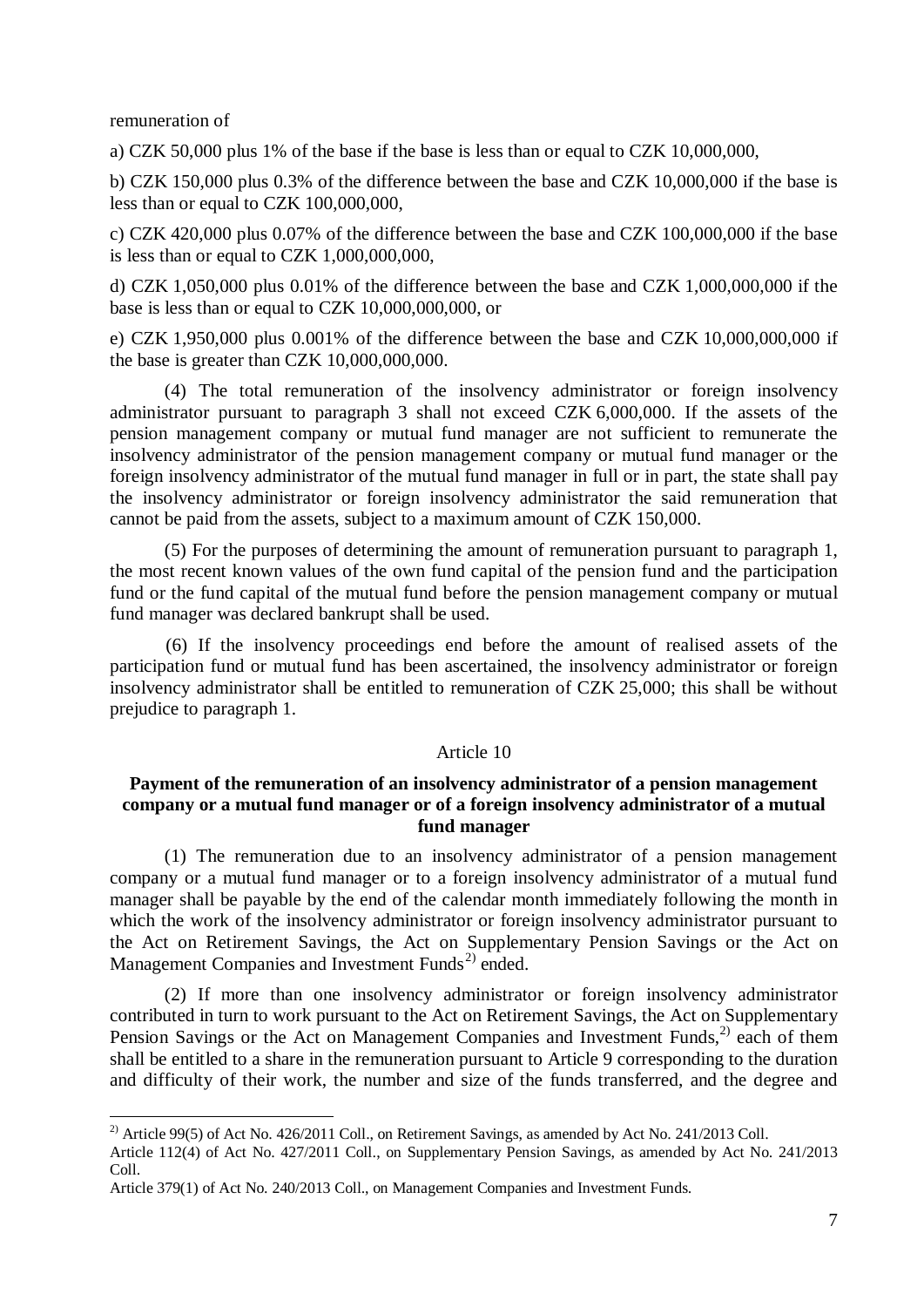extent of realisation of the assets realised by the insolvency administrator or foreign insolvency administrator concerned.

(3) For the purposes of determining the amount of remuneration, the insolvency administrator or foreign insolvency administrator shall provide the Czech National Bank with the following no later than 30 days before the payment of units to the unit-holders:

a) information on the proposed amount of remuneration of the insolvency administrator or foreign insolvency administrator,

b) information on the amount of assets of the pension management company or mutual fund manager,

c) information on the transfer of the pension funds, participation fund or managed mutual fund to another pension management company or mutual fund manager,

d) information on the value of realised assets in the participation fund or mutual fund, and

e) current information on the balance of monetary funds of the pension fund, participation fund or mutual fund.

(4) Paragraphs 1–3 shall apply mutatis mutandis to the payment of remuneration pursuant to Article 9[\(6\)](aspi://module=).

### Article 11

#### **Determination of the remuneration of an insolvency administrator of an investment firm**

(1) The remuneration of an insolvency administrator of an investment firm shall comprise the sum of the remuneration determined from the value of the assets issued to clients and the remuneration determined according to the number of clients.

(2) The remuneration determined from the value of the assets issued to clients shall be

a) CZK 50,000 plus 1% of the value of the assets issued to clients if the value of those assets is less than or equal to CZK 10,000,000,

b) CZK 150,000 plus 0.3% of the difference between the value of the assets issued to clients and CZK 10,000,000 if the value of the assets issued to clients is less than or equal to CZK 100,000,000,

c) CZK 420,000 plus 0.07% of the difference between the value of the assets issued to clients and CZK 100,000,000 if the value of the assets issued to clients is less than or equal to CZK 1,000,000,000,

d) CZK 1,050,000 plus 0.01% of the difference between the value of the assets issued to clients and CZK 1,000,000,000 if the value of the assets issued to clients is less than or equal to CZK 10,000,000,000, or

e) CZK 1,950,000 plus 0.001% of the difference between the value of the assets issued to clients and CZK 10,000,000,000 if the value of the assets issued to clients is greater than CZK 10,000,000,000.

(3) The remuneration determined according to the number of clients shall be CZK 500 per client subject to a minimum remuneration of CZK 25,000 and a maximum remuneration of CZK 3,000,000.

(4) The total remuneration of the insolvency administrator of an investment firm pursuant to paragraphs 2 and 3 shall not exceed CZK 6,000,000. If the assets of the investment firm are not sufficient to remunerate the insolvency administrator of the investment firm in full or in part,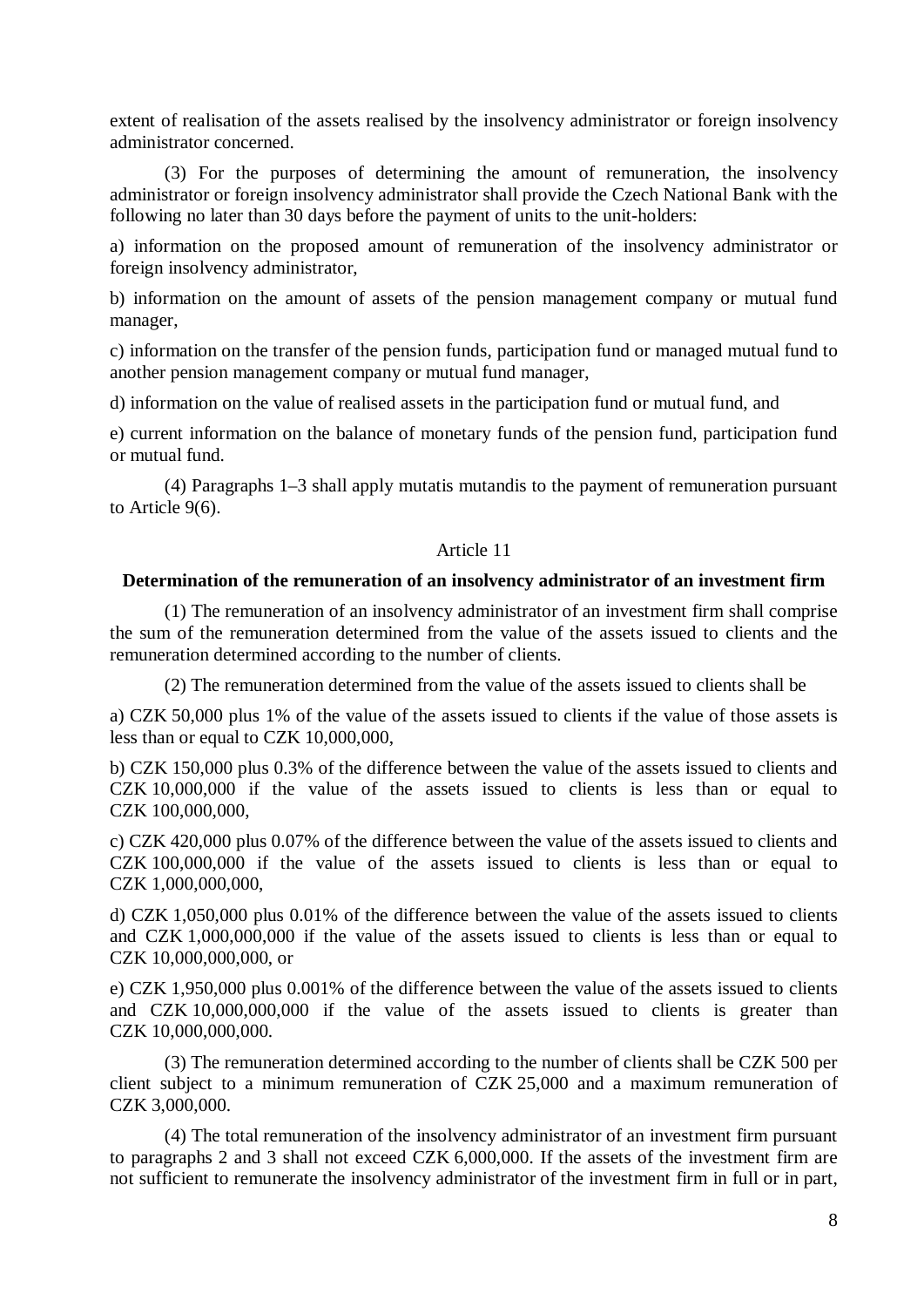the state shall pay the said insolvency administrator the said remuneration that cannot be paid from the assets, subject to a maximum amount of CZK 150,000.

(5) If the insolvency proceedings end before the value of the assets issued to clients has been ascertained, the insolvency administrator shall be entitled to remuneration of CZK 25,000.

# Article 12

### **Payment of the remuneration of an insolvency administrator of an investment firm**

(1) The remuneration due to an insolvency administrator of an investment firm shall be payable by the end of the calendar month immediately following the month in which the work of the insolvency administrator pursuant to the Act on Capital Market Undertakings<sup>[3\)](#page-8-0)</sup> ended.

(2) If more than one insolvency administrator contributed in turn to work pursuant to the Act on Capital Market Undertakings,<sup>3)</sup> each of them shall be entitled to a share in the remuneration pursuant to Article 11 corresponding to the duration and difficulty of their work and to the amount of assets issued to clients by the insolvency administrator concerned and the number of clients to which it issued assets.

(3) For the purposes of determining the amount of remuneration, the insolvency administrator or foreign insolvency administrator shall provide the Czech National Bank with the following no later than 5 days after ending work pursuant to the Act on Capital Market Undertakings: $3)$ 

a) information on the proposed amount of remuneration of the insolvency administrator,

b) information on the amount of assets issued to clients, and

c) information on the number of claims of clients submitted in the insolvency proceedings.

(4) Paragraphs 1–3 shall apply mutatis mutandis to the payment of remuneration pursuant to [Article 11\(5\)](aspi://module=).

# Article 13

# **Cash expenditures of a liquidator, a forced administrator, an insolvency administrator or a foreign insolvency administrator**

(1) A liquidator, a forced administrator, an insolvency administrator or a foreign insolvency administrator shall be entitled to reimbursement of cash expenditures, especially expenditures on court and other fees, travel, post and telecommunications fees, expert reports and opinions, translations, and duplicates and photocopies, incurred efficiently and reasonably in connection with

a) the liquidation of a pension management company, a management company or an investment fund with legal personality,

b) the forced administratorship of a pension management company, a management company, an autonomous collective investment fund, a non-bank investment firm, a settlement system operator, a regulated market operator or a central depository, and

c) work pursuant to Article 99(5) of the Act on Retirement Savings, Article 112(4) of the Act on Supplementary Pension Savings, Article 379(1) of Act on Management Companies and Investment Funds, with the transfer of a managed mutual fund to another manager, or with work

 $\overline{a}$ 

<span id="page-8-0"></span> $3)$  Article 132(1)–(4) of Act No. 256/2004 Coll., on Capital Market Undertakings, as amended.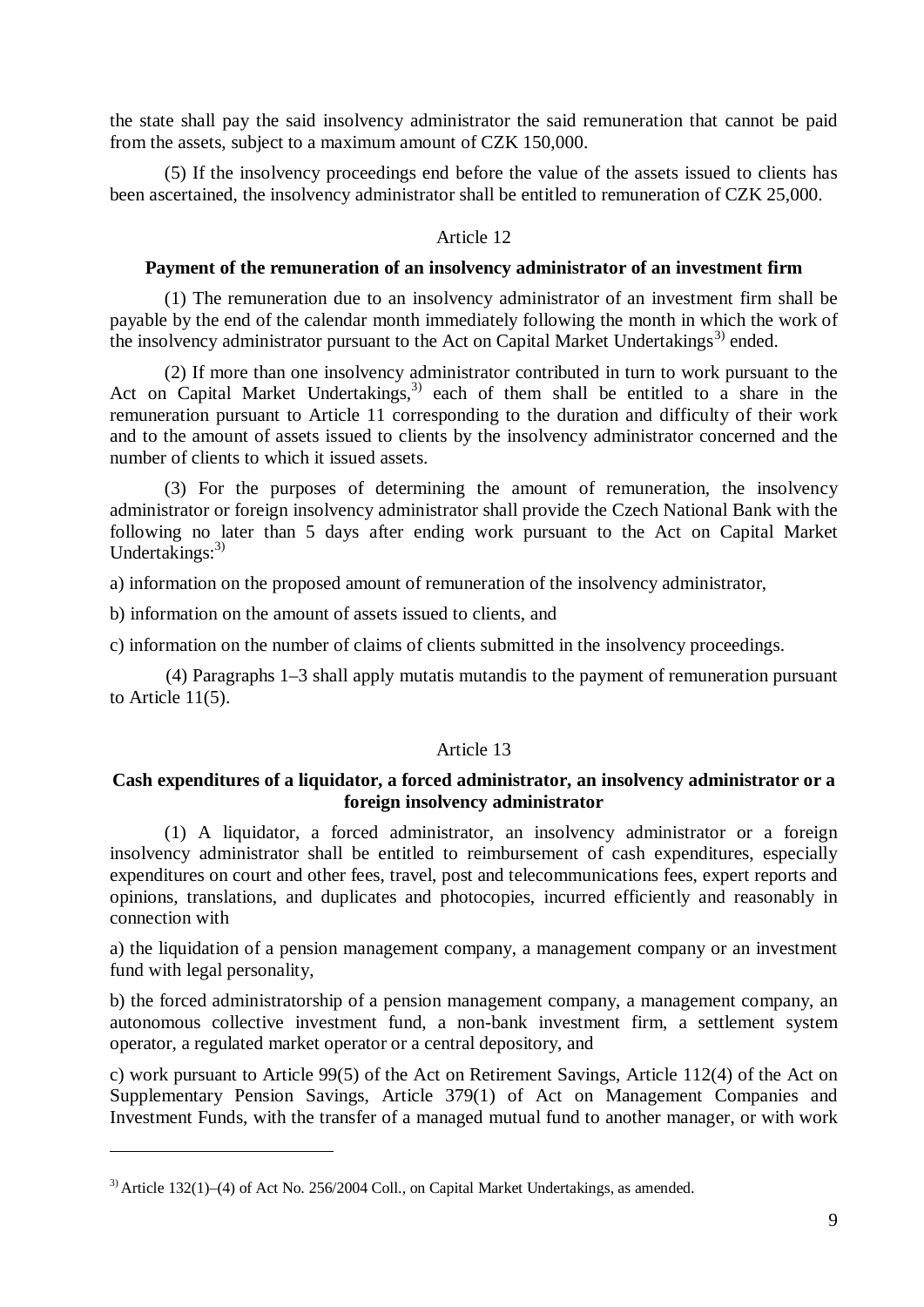pursuant to Article [132\(1\)–\(4\)](aspi://module=) of the Act on Capital Market Undertakings.

(2) The amount of reimbursement of travel expenses shall be governed by a different legal rule. $4$ )

## Article 14

# **Manner of reimbursement of the cash expenditures of a liquidator, a forced administrator, an insolvency administrator or a foreign insolvency administrator**

(1) A liquidator, a forced administrator, an insolvency administrator or a foreign insolvency administrator shall send the Czech National Bank a breakdown of its cash expenditures for each month in which they were incurred. Reimbursement of cash expenditures shall be paid from the liquidation assets or assets of the pension management company, management company, investment fund with legal personality, investment firm, settlement system operator, regulated market operator or central depository after the Czech National Bank has agreed that the cash expenditures were incurred efficiently and reasonably.

(2) If the liquidation assets or assets of the pension management company, management company, investment fund with legal personality, investment firm, settlement system operator, regulated market operator or central depository are not sufficient to reimburse the cash expenditures of the liquidator, forced administrator, insolvency administrator or foreign insolvency administrator, the state shall pay the said expenses up to the amount that they cannot be paid from the liquidation assets or assets, subject to a maximum amount of CZK 300,000, for work referred to in Article 13(1). The reimbursement shall be paid within 30 days of the Czech National Bank agreeing that the cash expenditures were incurred efficiently and reasonably. The first sentence of paragraph 1 shall apply mutatis mutandis.

## Article 15

### **Transitional and common provisions**

(1) This decree shall be used solely for the determination and payment of remuneration and reimbursement of cash expenditures of liquidators, forced administrators or insolvency administrators appointed or installed since the date of effect of this decree; the determination and payment of remuneration and reimbursement of cash expenditures of liquidators, forced administrators or insolvency administrators appointed or installed before the date of effect of this decree shall be subject to previous legal regulations.

(2) In justified cases, the remuneration of a liquidator, a forced administrator, an insolvency administrator or a foreign insolvency administrator may be increased by up to 50%; this shall be without prejudice to Article 3(5), Article 5(3), Article 6(3), Article 7(2), Article 9(4) and Article 11(4). The grounds for increasing the remuneration of a liquidator, a forced administrator, an insolvency administrator or a foreign insolvency administrator shall include work of an unusually complex, difficult or lengthy nature or an unusually large number of actions that they had to perform efficiently and reasonably in connection with their work.

(3) This decree shall be without prejudice to the determination of the remuneration of an insolvency administrator of a pension management company or mutual fund manager or a foreign insolvency administrator of a mutual fund manager or an insolvency administrator of an investment firm pursuant to a different legal regulation.<sup>[5\)](#page-9-1)</sup>

<span id="page-9-0"></span> $^{4)}$  Act No. 262/2006 Coll., The Labour Code, as amended.

<span id="page-9-1"></span> $^{5)}$  Decree No. 313/2007 Coll., on the remuneration of insolvency administrators, on the reimbursement of their cash expenditures, on the remuneration of members and alternate members of committees of creditors and on the